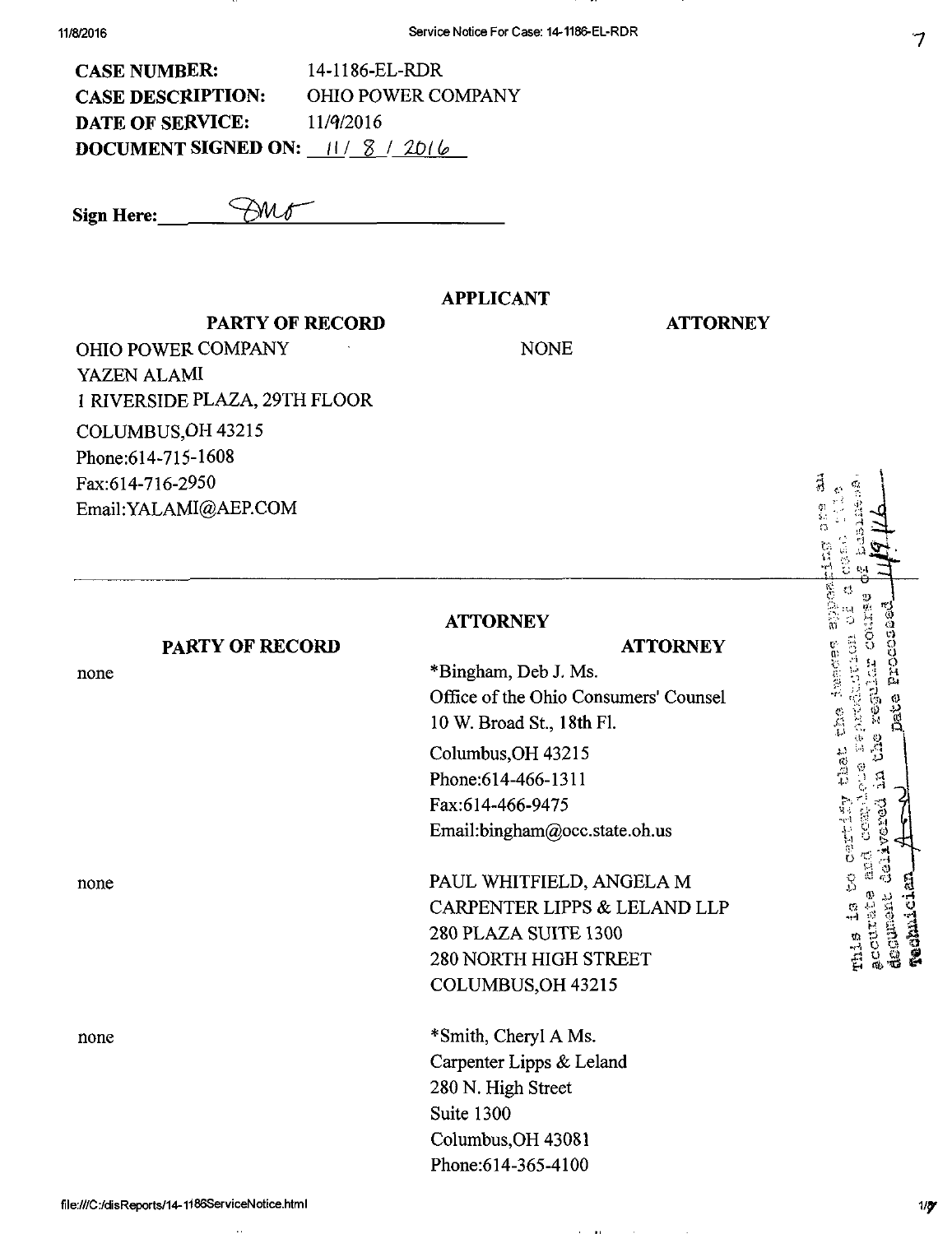| 11/8/2016 | Service Notice For Case: 14-1186-EL-RDR |
|-----------|-----------------------------------------|
|           | Fax:614-365-9145                        |
|           | Email:smith@carpenterlipps.com          |
| none      | *Petrucci, Gretchen L. Mrs.             |
|           | Vorys, Sater, Seymour and Pease         |
|           | 52 East Gay Street, P.O. Box 1008       |
|           | Columbus, OH 43216-1008                 |
|           | Phone: 614-464-5407                     |
|           | Fax:614-719-4793                        |
|           | Email:glpetrucci@vorys.com              |
| none      | *Walter, Danielle G Ms.                 |
|           | Carpenter Lipps & Leland LLP            |
|           | 280 N. High Street                      |
|           | Suite 1300                              |
|           | Columbus, OH 43215                      |
|           | Phone: (614)365-4104                    |
|           | Email:ghiloni@carpenterlipps.com        |
| none      | *Hight, Debra                           |
|           | Public Utilities Commission of Ohio     |
|           | 180 E. Broad Street                     |
|           | Columbus, OH 43231                      |
|           | Phone:614-466-0469                      |
|           | Email:Debra.Hight@puc.state.oh.us       |
| none      | *Glover, Rebekah J. Ms.                 |
|           | Whitt Sturtevant                        |
|           | 88 E. Broad St                          |
|           | <b>Suite 1590</b>                       |
|           | Columbus, OH 43215                      |
|           | Phone: 937-417-3683                     |
|           | Email:glover@whitt-sturtevant.com       |
| none      | *Gaunder, Debra A                       |
|           | Carpenter Lipps & Leland LLP            |
|           | 280 N High Street, Suite 1300           |
|           | Columbus, OH 43215                      |
|           | Phone:614-300-4005                      |
|           | Fax:614-365-9145                        |
|           | Email:gaunder@carpenterlipps.com        |
| none      | *Spinosi, Jennifer L. Ms.               |
|           | Direct Energy                           |

. .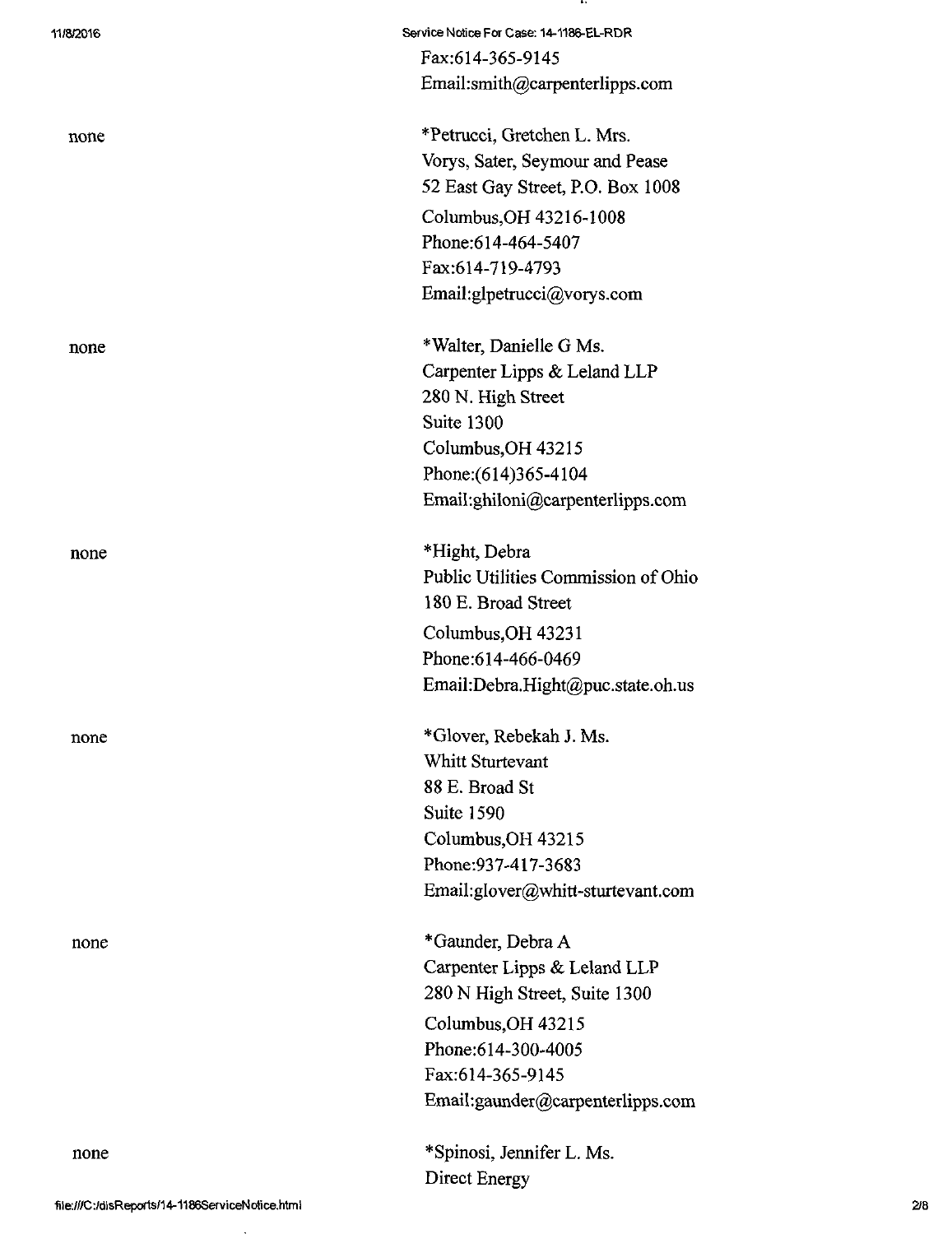21 E. State St. 19th Floor Columbus,OH 43215 Phone:(614)220-4369 Email[:jennifer.spinosi@directenergy.com](mailto:jennifer.spinosi@directenergy.com) 

none \*Orahood, Teresa Bricker & Eckler LLP 100 South Third Street Columbus,OH 43215-4291 Phone:(614)227-4821 Fax:(614) 227-2390 Email [:torahood@bricker.com](mailto:torahood@bricker.com)

none \*Scott, Tonnetta Y Mrs. Ohio Attorney General 180 East Broad Street Columbus,OH 43215 Phone:614-466-4395 Email[:Tonnetta.Scott@puc.state.oh.us](mailto:Tonnetta.Scott@puc.state.oh.us) 

none \*Bojko, Kimberly W. Mrs. Carpenter Lipps & Leland LLP 280 North High Street 280 Plaza Suite 1300 Columbus,OH 43215 Phone:614-365-4100 Fax:614-365-9145 Email:[bojko@carpenterlipps.com](mailto:bojko@carpenterlipps.com) 

none MICHAEL, WILLIAM 10 WEST BROAD STREET SUITE 1800 COLUMBUS,OH 43215 Phone:614-466-1291 Email:WILLIAM.MICHAEL@OCC.OHIO.GOV

# none NONE

none \*Keeton, Kimberly L Ohio Attorney General's Office Public Utilities Section 30 East Broad Street, 16th Floor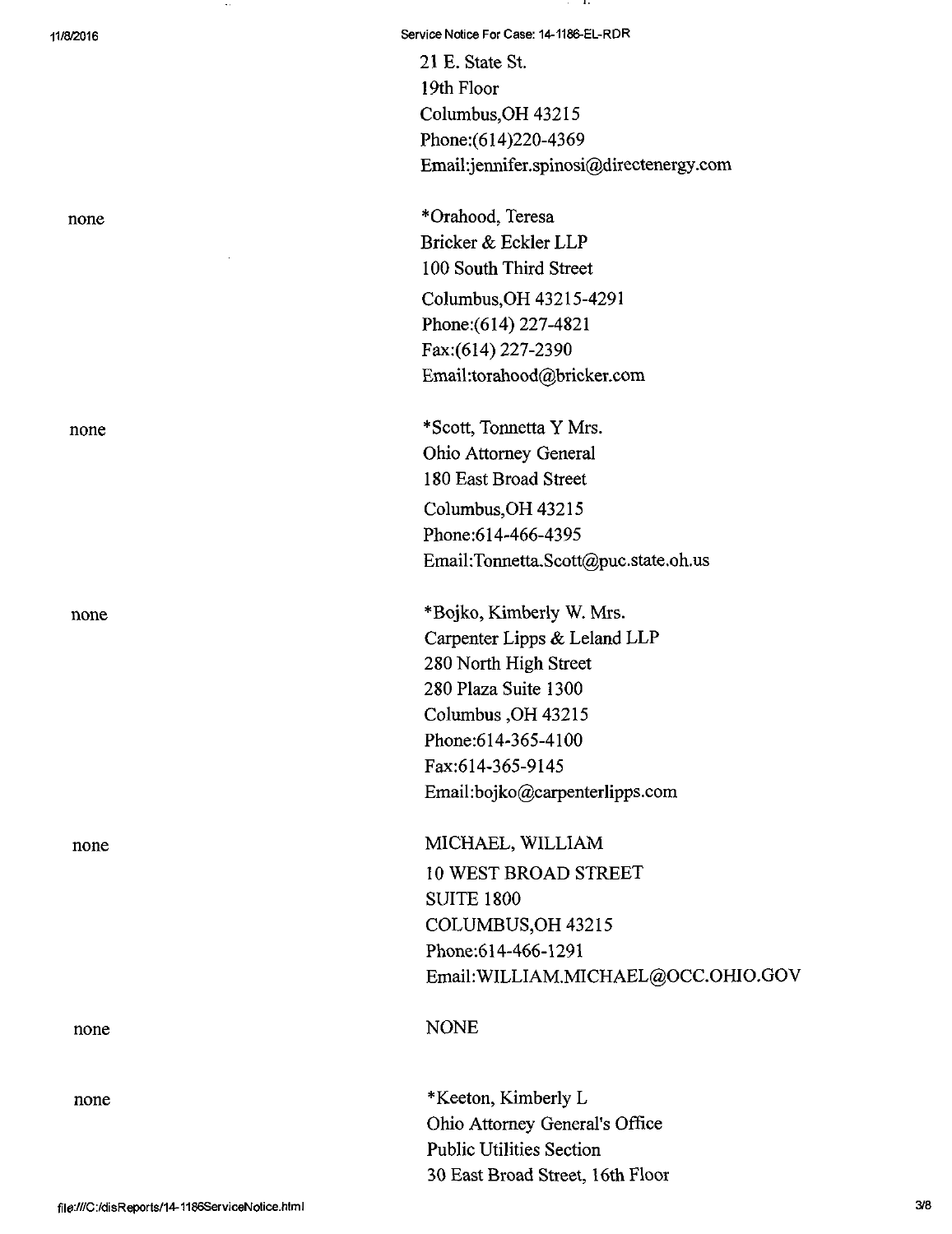none

11/8/2016 Service Notice For Case: 14-1186-EL-RDR Columbus,OH 43215 Phone:(614)466-4397 Fax:(614)644-8764 Email[:Kimberly.Keeton@puc.state.oh.us](mailto:Kimberly.Keeton@puc.state.oh.us) 

none \*Stinson, Dane Bricker & Eckler 100 South Third Street Columbus,OH 43215 Phone: (614) 227-4854 Fax:(614)227-2390 Email:[dstinson@bricker.com](mailto:dstinson@bricker.com) 

none \*Cohn, Jody Kyler Mrs. Boehm, Kurtz & Lowry 36 E. Seventh St. Suite 1510 Cincinnati,OH 45202 Phone:(513)421-2255 Fax:(513)421-2764 Email:jkyler@bklla\vfirm.com

none \*\*\* Pritchard, Matthew R. Mr. McNees Wallace & Nurick 21 East State Street #1700 Columbus,OH 43215 Phone:614-469-8000 Fax:614-469-4653 Email :mpritchard@m [wncmh.com](http://wncmh.com) 

> \* Coffey, Sandra Public Utilities Commission of Ohio 180 E. Broad St.

Columbus,OH 43215 Phone: (614) 728-2516 Fax:(614) 728-8373 Email:[Sandra.Coffey@puc.state.oh.us](mailto:Sandra.Coffey@puc.state.oh.us) 

none \*Kurtz, Michael L. Mr. Boehm, Kurtz & Lowry 36 E. Seventh St., Suite 1510 Cincinnati,OH 45202 Phone:(513)421-2255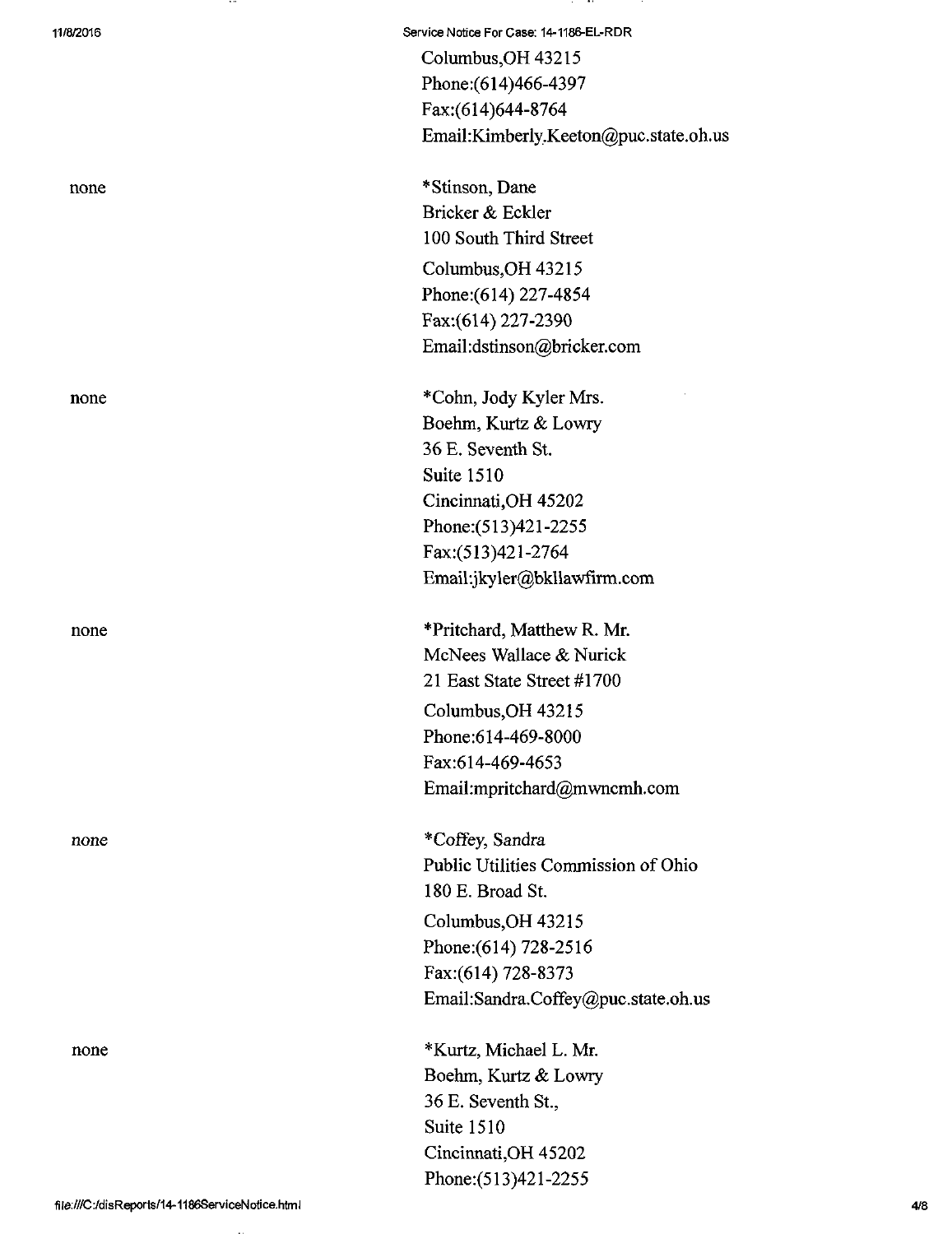| 11/8/2016 | Service Notice For Case: 14-1186-EL-RDR     |
|-----------|---------------------------------------------|
|           | Fax:(513)421-2764                           |
|           | Email:mkurtz@bkllawfirm.com                 |
| none      | *Clark, Joseph Mr.                          |
|           | NiSource Corporate Services Company         |
|           | 290 West Nationwide Blvd                    |
|           | Columbus, OH 43215                          |
|           | Phone:614-460-6988                          |
|           | Email:josephclark@nisource.com              |
| none      | *Settineri, Michael J. Mr.                  |
|           | Vorys, Sater, Seymour and Pease LLP         |
|           | 52 East Gay Street                          |
|           | Columbus, OH 43215                          |
|           | Phone: 614-464-5462                         |
|           | Fax:614-719-5146                            |
|           | Email:mjsettineri@vorys.com                 |
| none      | BRADY, CYNTHIA F.                           |
|           | <b>EXELON BUSINESS SERVICES CO</b>          |
|           | 4300 WINFIELD RD                            |
|           | WARRENVILLE, IL 60555                       |
| none      | *Nourse, Steven T Mr.                       |
|           | American Electric Power Service Corporation |
|           | 1 Riverside Plaza, 29th Floor               |
|           | Columbus, OH 43215                          |
|           | Phone: (614) 716-1608                       |
|           | Fax:(614) 716-2950                          |
|           | Email:stnourse@aep.com                      |
| none      | *Darr, Frank P Mr.                          |
|           | McNees, Wallace & Nurick LLC                |
|           | 21 E. State Street                          |
|           | 17th Floor                                  |
|           | Columbus, OH 43215                          |
|           | Phone: 614-719-2855                         |
|           | Fax:614-469-4653                            |
|           | Email:fdarr@mwncmh.com                      |
|           |                                             |

 $\cdots$ 

## INTERVENOR

 $\overline{\phantom{a}}$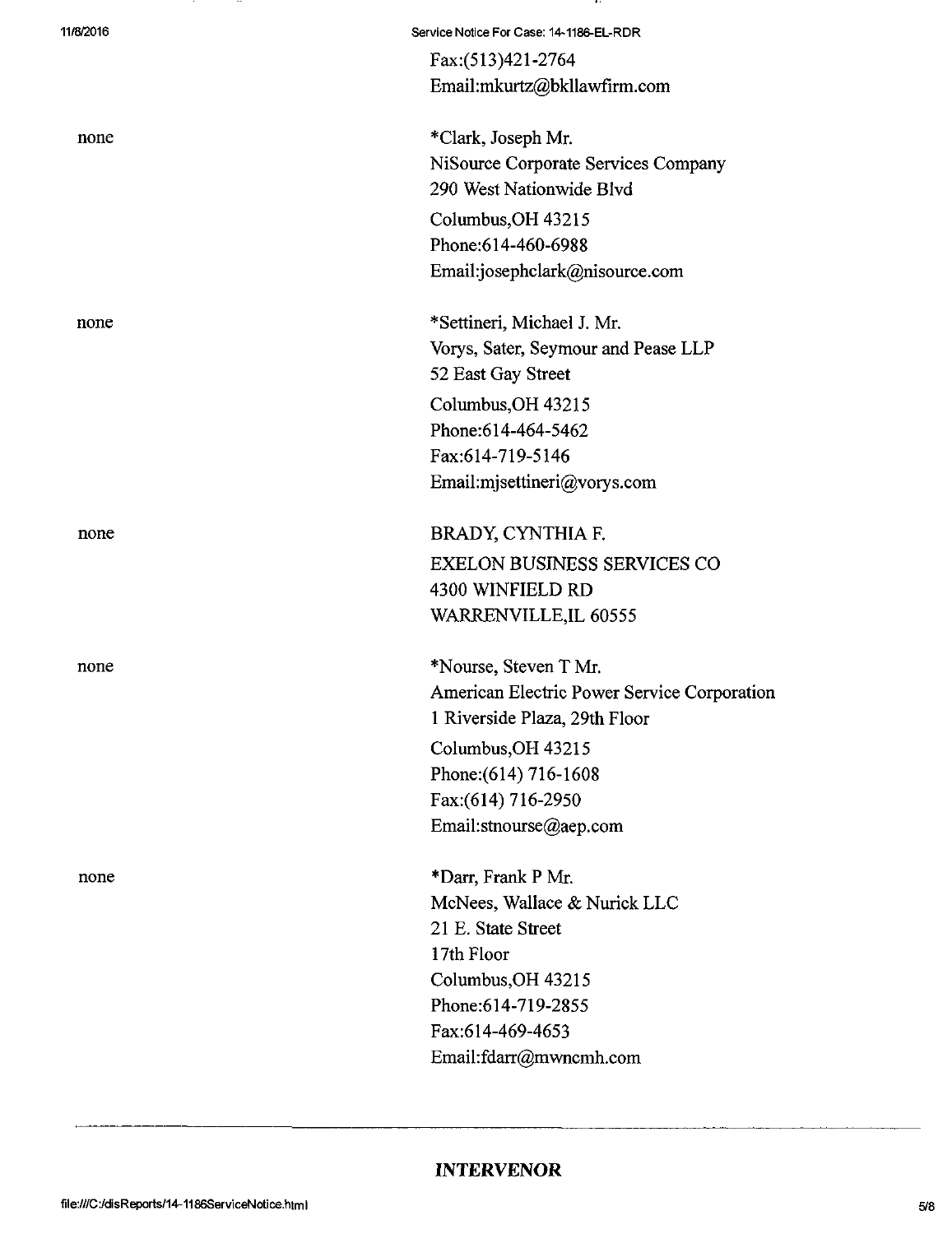#### 11/8/2016 Service Notice For Case: 14-1186-EL-RDR

## PARTY OF RECORD ATTORNEY

## EXELON GENERATION COMPANY LLC \*Settineri, Michael J. Mr.

101 CONSTITUTION AVE N.W. 52 East Gay Street SUITE 400 EAST WASHINGTON, DC 20001 Columbus, OH 43215 Phone:202-347-7500 Phone:614-464-5462

Vorys, Sater, Seymour and Pease LLP

Fax:614-719-5146 Email:[mjsettineri@vorys.com](mailto:mjsettineri@vorys.com) 

NONE

OHIO HOSPITAL ASSOCIATION RICHARD SITES 155 E. BROAD STREET 3RD FLOOR COLUMBUS,OH 43215-3620 Phone: (614) 221-7614 Fax:(614)221-4771 Email:[RICK.SITES@OHIOHOSPITALS.ORG](mailto:RICK.SITES@OHIOHOSPITALS.ORG) 

OMA ENERGY GROUP PRES ERIC BURKLAND 33 N HIGH ST COLUMBUS,OH 43215 Phone:(614)224-5111 Fax:(614)224-1012 Email:[OMA@OHIOMFG.COM](mailto:OMA@OHIOMFG.COM) 

RETAIL ENERGY PARTNERS LLC CHRISTIAN BAILEY 171 FRANKLIN STREET DUBLIN,OH 43017 Phone:614-441-9096

Einail[:CHRIS@RETAILENERGYPARTNERS.COM](mailto:CHRIS@RETAILENERGYPARTNERS.COM) 

## NONE

\*Settineri, Michael J. Mr. Vorys, Sater, Seymour and Pease LLP 52 East Gay Street Columbus,OH 43215 Phone:614-464-5462 Fax:614-719-5146 Email:[mjsettineri@vorys.com](mailto:mjsettineri@vorys.com) 

## PARTY OF RECORD

### PARTY OF RECORD

NONE INDUSTRIAL ENERGY USERS OF OHIO GENERAL **COUNSEL** SAMUEL C RANDAZZO MCNEES WALLACE & NURICK LLC FIFTH THIRD **CENTER** 

file:///C:/disReports/14-1186ServiceNotice.html 6/8

**ATTORNEY**